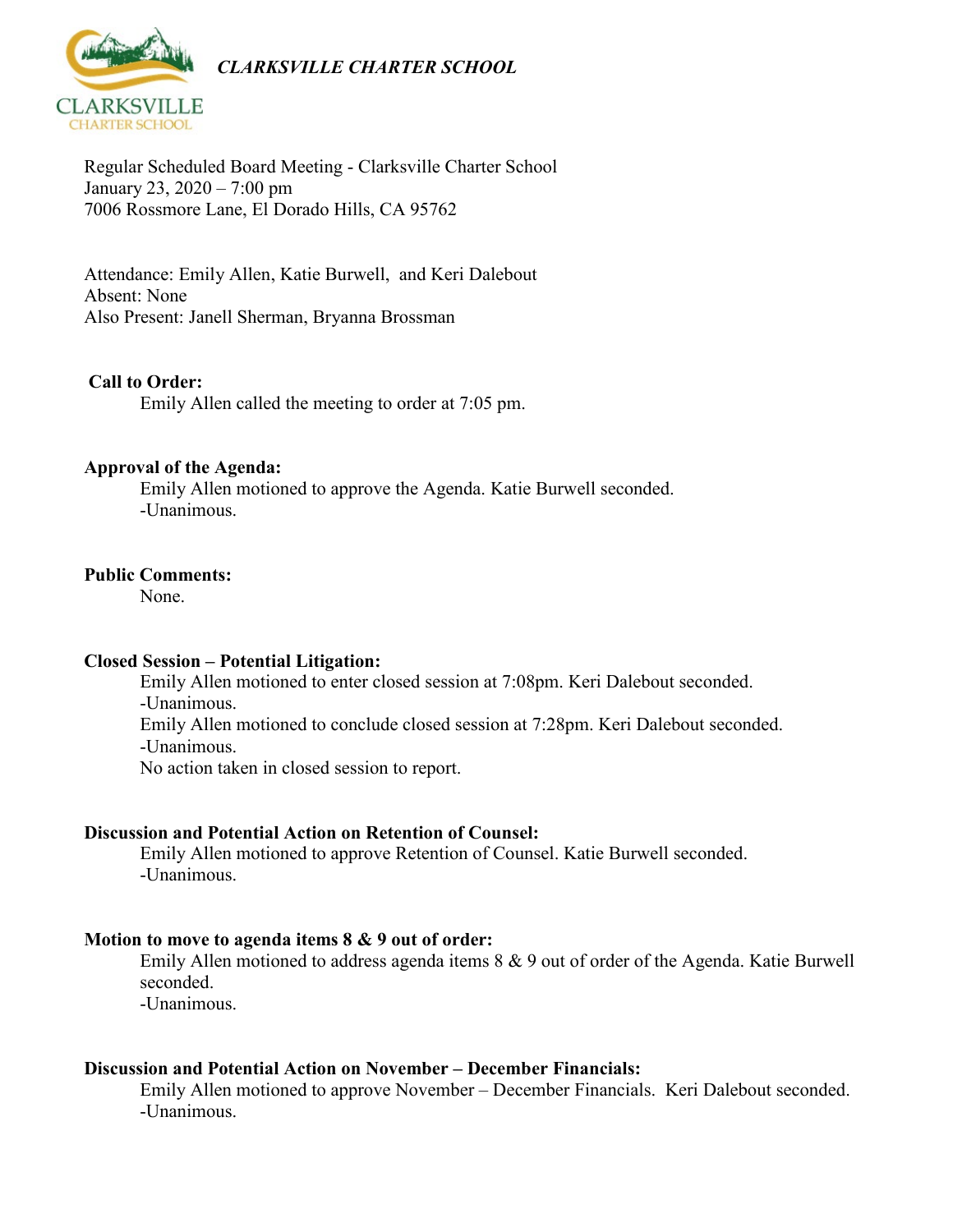*CLARKSVILLE CHARTER SCHOOL*



# **Discussion and Potential Action on the 2018 – 2019 Audit Report:**

Emily Allen motioned to approve the 2018-2019 Audit Report. Katie Burwell seconded. -Unanimous.

# **Motion to move to agenda items 6 & 7 out of order:**

Emily Allen motioned to address agenda items 6 & 7 out of order of the Agenda. Katie Burwell seconded.

-Unanimous.

# **Principal's Report:**

The Board of Directors was presented with a report from the Principal on the following: LCAP Update, January Staff Meetings, Directors of Officers Insurance Deductible, Form 700s and SB 126

# **Discussion and Potential Action on the September and November Board Meeting Minutes:**

Emily Allen motioned to approve the September and November Board Meeting Minutes. Keri Dalebout seconded.

-Unanimous.

# **Motion to move to agenda item 10 out of order:**

Emily Allen motioned to address agenda item 10 out of order of the Agenda. Keri Dalebout seconded.

-Unanimous.

# **Review of Credit Card Purchases by the Principal:**

No action to report.

# **Discussion and Potential Action on the Conflict of Interest Code:**

Emily Allen motioned to approve the Conflict of Interest Code. Katie Burwell seconded. -Unanimous.

## **Discussion and Potential Action on the Anti-Harassment / Discrimination / Intimidation / Bullying / Retaliation Policy:**

Emily Allen motioned to approve the Anti-Harassment / Discrimination / Intimidation / Bullying / Retaliation Policy. Keri Dalebout seconded. -Unanimous.

# **Discussion and Potential Action on the Residency Policy:**

Emily Allen motioned to approve the Residency Policy. Katie Burwell seconded. -Unanimous.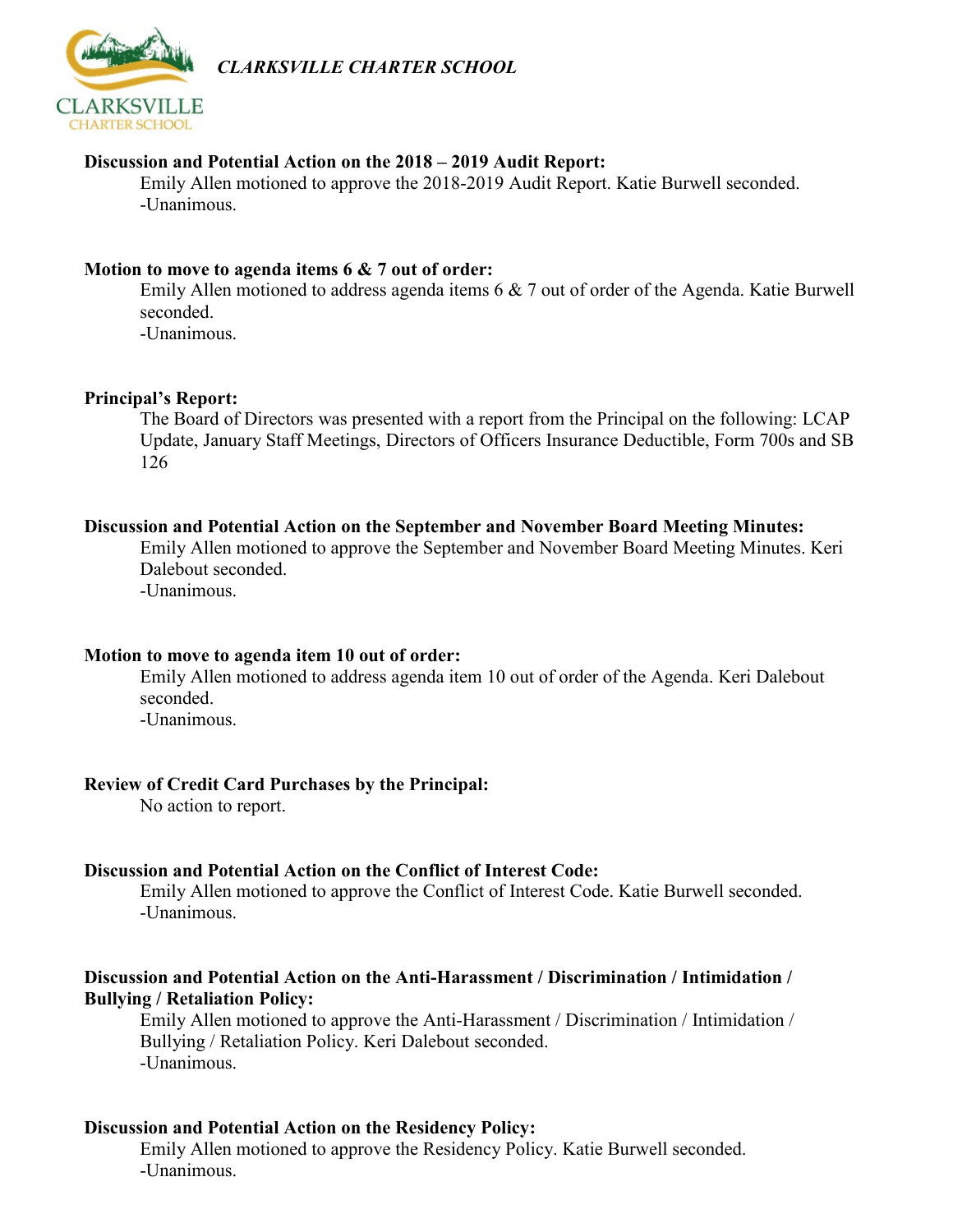

*CLARKSVILLE CHARTER SCHOOL*

## **Discussion and Potential Action on the Kindergarten and Transitional Kindergarten Policy:**

Emily Allen motioned to approve the Kindergarten and Transitional Kindergarten Policy. Keri Dalebout seconded.

-Unanimous.

#### **Discussion and Potential Action on the Foster Youth Policy:**

Emily Allen motioned to approve the Foster Youth Policy. Keri Dalebout seconded. -Unanimous.

## **Discussion and Potential Action on the Transgender and Gender Nonconforming Students Policy:**

Emily Allen motioned to table Discussion and Potential Action on the Transgender and Gender Nonconforming Students Policy until the February Board Meeting. Keri Dalebout seconded. -Unanimous.

## **Discussion and Potential Action on the Induction Policy:**

Emily Allen motioned to approve the Induction Policy. Katie Burwell seconded. -Unanimous.

## **Discussion and Potential Action on the School Closure Policy:**

Emily Allen motioned to approve the School Closure Policy. Keri Dalebout seconded. -Unanimous.

## **Discussion and Potential Action on the Educational Materials and Restitution Policy:**

Emily Allen motioned to approve the Educational Materials and Restitution Policy. Katie Burwell seconded.

-Unanimous.

#### **Discussion and Potential Action on the Healthy Youth Act Curriculum:**

Emily Allen motioned to approve the Healthy Youth Act Curriculum. Keri Dalebout seconded. -Unanimous.

#### **Discussion and Potential Action on the Master Agreement:**

Emily Allen motioned to approve the Master Agreement. Katie Burwell seconded. -Unanimous.

#### **Discussion and Potential Action on the Board Meeting Calendar:**

Emily Allen motioned to approve the Board Meeting Calendar with the following adjustment: move the March 2020 Board Meeting from March 26th, 2020 to March 5th, 2020. Katie Burwell seconded. -Unanimous.